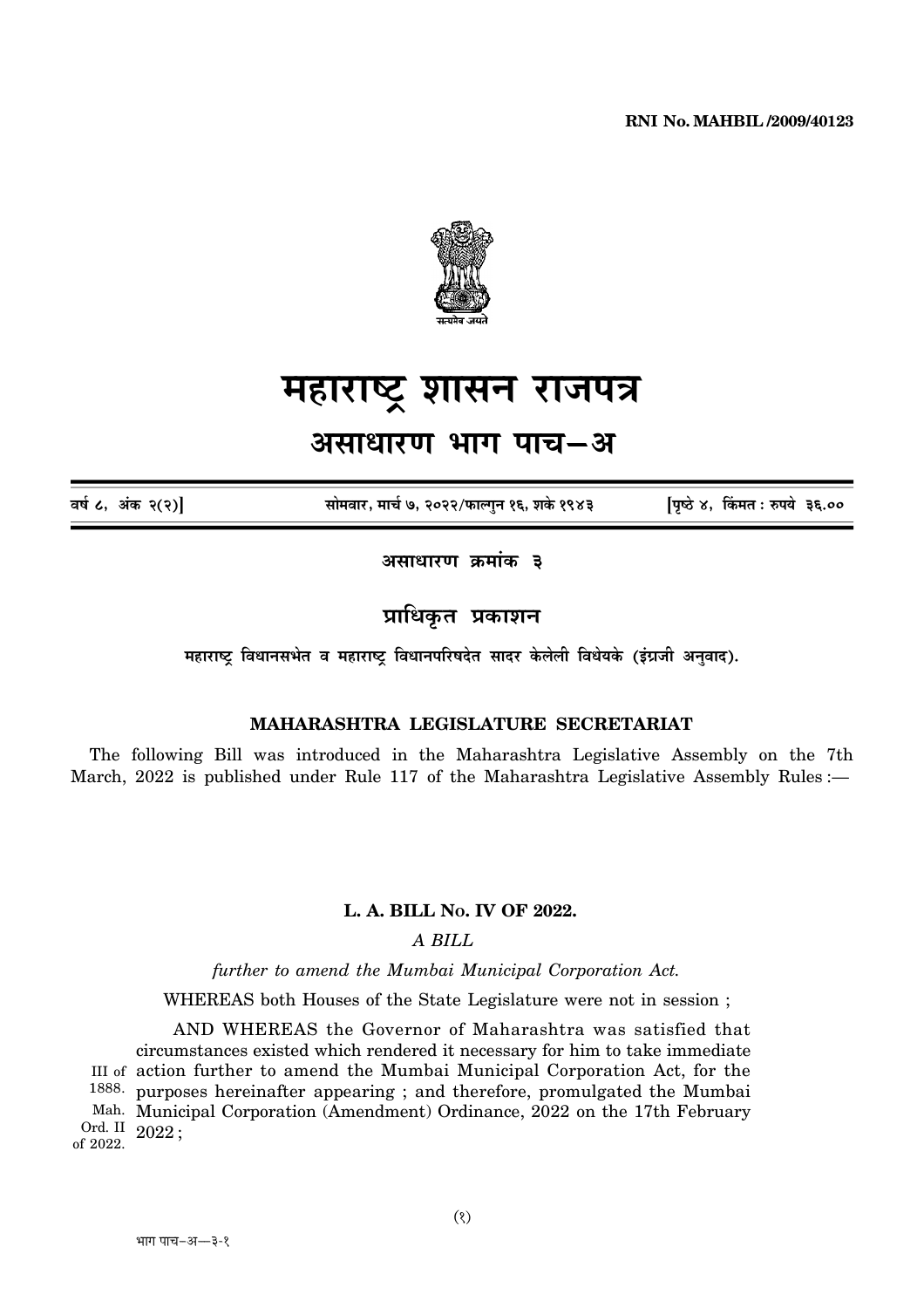2 **¨É½þÉ®úɹ]Åõ ¶ÉɺÉxÉ ®úÉVÉ{ÉjÉ +ºÉÉvÉÉ®úhÉ ¦ÉÉMÉ {ÉÉSÉ-+, ¨ÉÉSÉÇ 7, 2022/¡òɱMÉÖxÉ 16, ¶ÉEäò 1943**

AND WHEREAS it is expedient to replace the said Ordinance, by an Act of the State Legislature ; it is hereby enacted in the Seventy-third Year of the Republic of India as follows :—

Short title and commencement. **1.** (*1*) This Act may be called the Mumbai Municipal Corporation (Amendment) Act, 2022.

> (*2*) It shall be deemed to have come into force on the 17th February 2022.

Insertion of section 6C in III of 1888.

2. After section 6B of the Mumbai Municipal Corporation Act III of (hereinafter referred to as " the principal Act "), the following section shall  $^{1888}$ . be inserted, namely :—

Appointment of Administrator.

saving.

"**6C.** (*1*) Notwithstanding anything contained in this Act, the State Election Commission has brought to the notice of the State Government that, it is not possible for it to conduct the general election to the corporation, due to COVID-19 pandemic situation in the State, therefore, the State Government may, by an order, appoint any Government Officer as an Administrator for such period as may be specified therein, for exercising all the powers and performing all the functions and duties of the corporation under the Act:

Provided that, the Administrator shall hold office until the first meeting of the corporation after the general election.

(*2*) The Administrator appointed under sub-section (*1*) shall receive such pay and allowances as may be determined, from time to time, by the State Government from the Municipal funds.".

**3.** (*1*) The Mumbai Municipal Corporation (Amendment) Ordinance, 2022 is hereby repealed. Repeal of Mah. Ord. II of 2022 and

Mah. Ord. II of 2022.

(*2*) Notwithstanding such repeal, anything done or any action taken (including any notification or order issued) under the corresponding provisions of the principal Act, as amended by the said Ordinance, shall be deemed to have been done, taken or, as the case may be, issued under the corresponding provisions of the principal Act, as amended by this Act.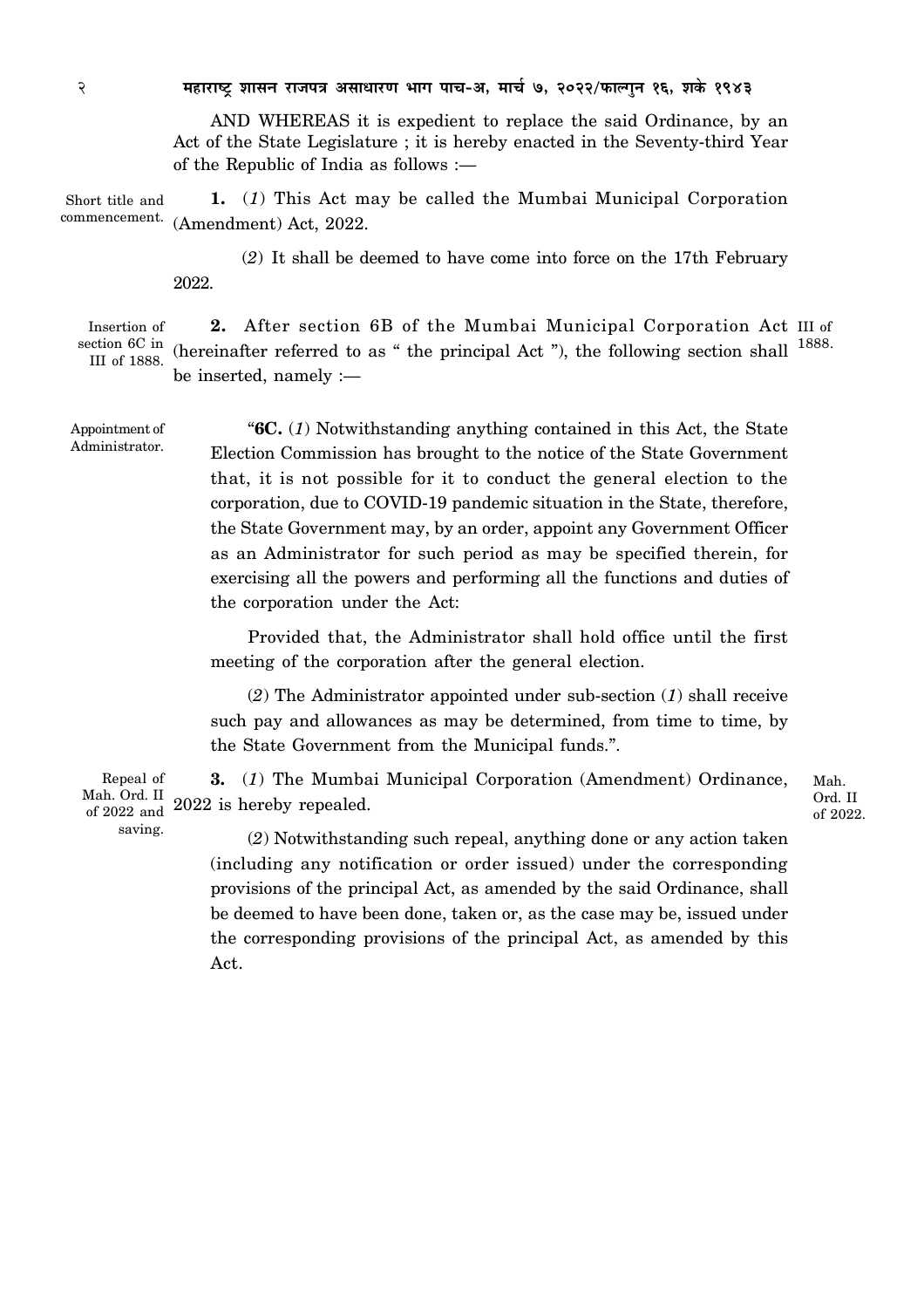#### STATEMENT OF OBJECTS AND REASONS

The number of councillors of the Mumbai Municipal Corporation has been increased from 227 to 236 by the Mumbai Municipal Corporation (Second Amendment) Act, 2021 (Mah. II of 2022). The work of boundries demarcation and ward delimitation is under process by the corporation. As per the existing provisions of the Mumbai Municipal Corporation Act (III of 1888), the existing term of the corporation will be expired on the 7th March 2022. The State Election Commission has communicated to the State Government that due to COVID-19 Pandemic situation in the State, changing of OBC reservation in the corporation due to order of the Hon'ble Supreme Court and the work of boundaries demarcation and ward delimitation of the corporation is in process, therefore, it was not possible for the State Election Commission to conduct the general election of the Mumbai Municipal Corporation in time and, therefore, requested the Government to appoint the Administrator on the corporation after the expiry of the term of the corporation.

2. It was, therefore, considered expedient to make suitable provision in the Mumbai Municipal Corporation Act, so as to appoint any Government officer as an administrator, to exercise all the powers and perform all the functions and duties of the Mumbai Municipal Corporation, by inserting new section 6C in the said Act.

3. As both Houses of the State Legislature were not in session and the Governor of Maharashtra was satisfied that circumstances existed which rendered it necessary for him to take immediate action further to amend the Mumbai Municipal Corporation Act (III of 1888), for the purposes aforesaid, the Mumbai Municipal Corporation (Amendment) Ordinance, 2022 (Mah. Ord. II of 2022), was promulgated by the Governor of Maharashtra on the 17th February 2022.

4. The Bill is intended to replace the said Ordinance by an Act of the State Legislature.

Mumbai, EKNATH SHINDE, Dated the 4th March 2022. Minister for Urban Development.